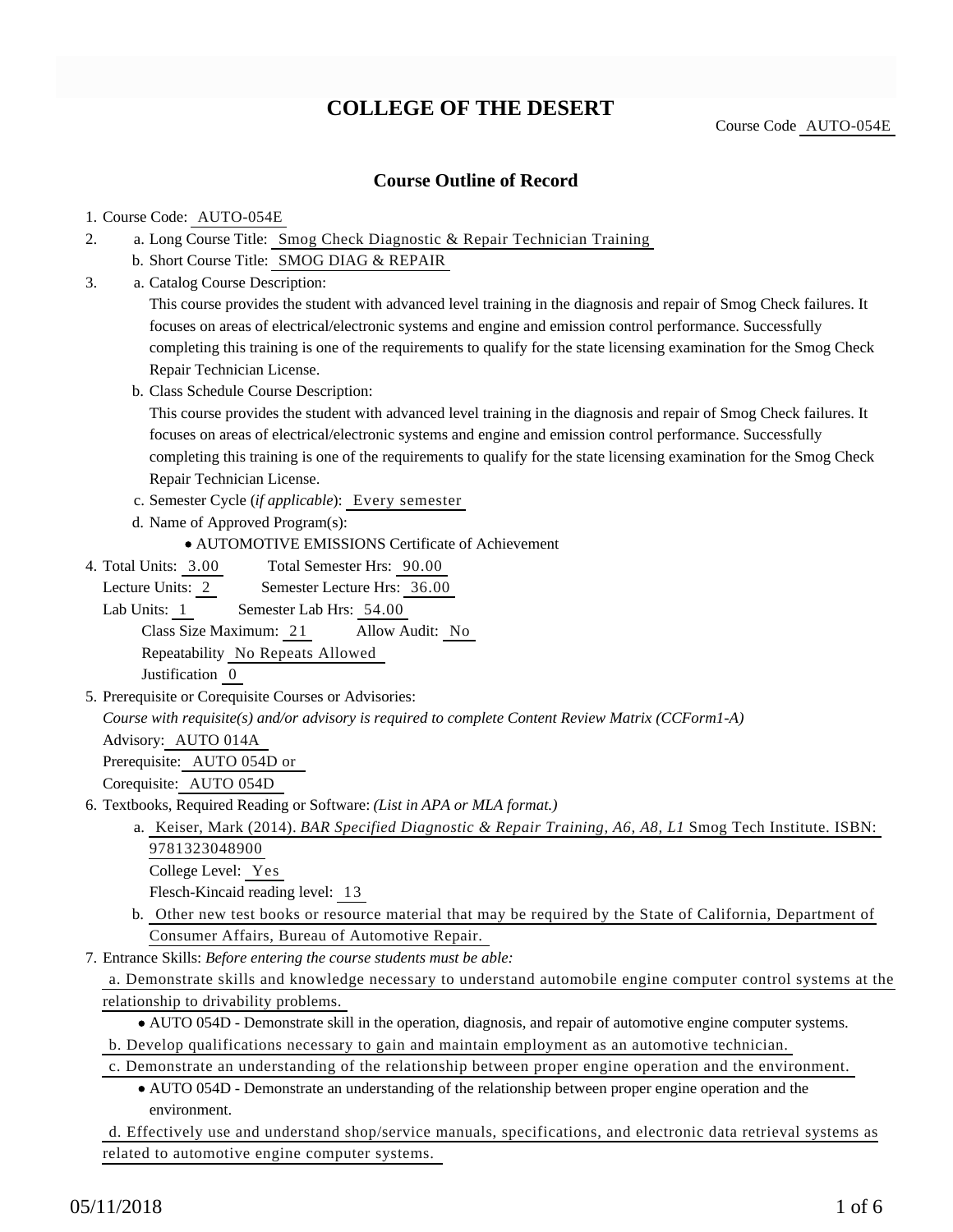AUTO 054D - Use and understand shop/service manuals, specifications, and electronic data retrieval systems as related to automotive engine computer systems.

#### 8. Course Content and Scope:

#### Lecture:

- A. General Automotive
	- 1. Describe and demonstrate personal, shop, equipment, and vehicle safety practices.
	- 2. Explain the causes and effects of air pollution as it relates to the automotive industry.
	- 3. Explain the standards of practice pertaining to Smog Check licensure.

4. Locate, assess and apply vehicle service / repair information, in the process of Smog Check diagnosis and repair.

5. Employ appropriate diagnostic and repair processes based on the customer's complaint, the cause of inspection failure, or vehicle data / information.

6. Establish a level of priority with respect to the repair of a Smog Check failure using inspection and vehicle data / information.

#### B. Electrical/Electronic Systems

- 1. Describe principles of electricity and electronics.
- 2. Define electrical terms of watts, voltage, current and resistance.

3. Describe and identify the types of automotive electrical circuits (series, parallel, and series/parallel).

4. Describe and identify the types of electrical and electronic components used in computer controlled automotive systems.

5. Describe theory, design and operation of automotive electrical and electronic systems.

6. Demonstrate full understanding of electrical principals in detecting defects in electrical/electronic circuits, including, but not limited to, continuity tests, resistance tests, current/amperage tests, voltage drop tests.

7. Interpret electrical wiring diagrams and schematics to diagnose automotive electrical and electronic systems.

8. Employ various types of test equipment, including but not limited to a digital multi-meter (DMM) and a digital storage oscilloscope (DSO).

- C. Engine and Emission Control Performance
	- 1. Describe engine theory, design, and operation.
	- 2. Describe the theory, design and operation of induction and exhaust systems.
	- 3. Describe the theory, design and operation of fuel systems.
	- 4. Describe the theory, design and operation of ignition systems.

5. Describe theory, purpose, design and operation of emission control systems, including, but not limited to, crankcase controls, fuel evaporative controls, air injection, exhaust gas recirculation, catalyst and other exhaust gas after treatment systems, and integrated emission control management strategies, such as spark control and variable valve timing.

6. Describe the exhaust byproducts of internal combustion and define the primary emissions resulting from this combustion process. (oxygen, carbon dioxide, carbon monoxide, hydrocarbon, oxides of nitrogen, sulphur dioxide, particulate matter).

7. Explain the relationship of the air/fuel ratio to the combustion process and the resulting emissions (stoichiometric, rich, lean).

8. Analyze exhaust gas readings to determine the best diagnostic strategy (4 - 5 gas analysis).

9. Employ engine and emission control diagnostic test equipment, including, but not limited to, cylinder compression gauge, cylinder leak down tester, fuel pressure gauge, ignition oscilloscope, timing light, pressure/vacuum gauge, DMM, OBD diagnostic scan tool, DSO, and exhaust gas analyzer.

- 10. Diagnose engine mechanical malfunctions or defects and determine appropriate repairs.
- 11. Diagnose induction and fuel system malfunctions or defects and determine appropriate repairs.

12. Diagnose emission control systems malfunctions/defects and determine appropriate repairs. Including, but not limited to, crankcase controls, fuel evaporative controls, exhaust gas recirculation, secondary air, and catalytic converter efficiency.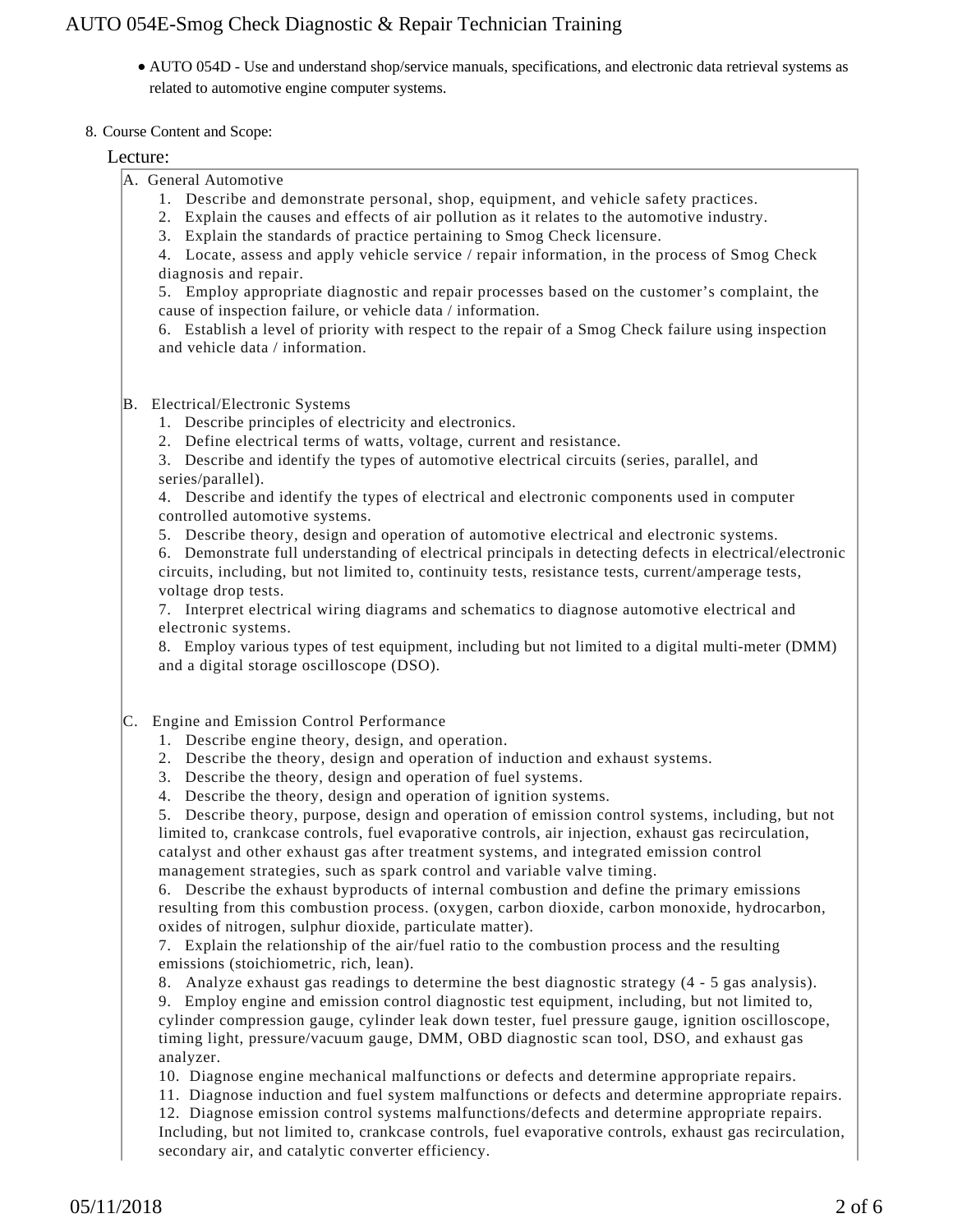13. Diagnose ignition system malfunctions or defects and determine appropriate repairs.

14. Identify root or underlying causes of engine and emission control malfunctions and differentiate between mechanical, electrical/electronic and fuel system problems and determine appropriate repairs.

15. Describe the theory, design and operation of computerized engine and emission control management systems, OBDI and OBDII.

16. Identify computerized engine and emissions control systems, subsystems and components.

17. Describe OBDII monitors: catalyst efficiency, misfire detection, fuel system, heated exhaust gas oxygen sensors, EGR, and comprehensive component monitors, evaporative emissions, secondary air injection, thermostat, and PCV monitor.

18. Describe the OBDII system modes of operation, modes 1-9.

19. Evaluate a vehicle's OBD data, to determine the systems operational status and condition, including, but not limited to, supported monitors, monitor enabling criteria, monitor readiness, generic and vehicle manufacturer fault codes, freeze frame data, and fuel control.

20. Demonstrate comprehensive knowledge and ability in using an OBDII diagnostic scan tool to detect various engine and emission control malfunctions.

22. Demonstrate comprehensive knowledge and ability in using a DSO to detect various system/component malfunctions.

23. Evaluate a vehicle's OBD data to verify proper engine / emission controls management functionality- repair verification.

Lab: *(if the "Lab Hours" is greater than zero this is required)*

1. Demonstrate personal, shop, equipment, and vehicle safety practices.

2. Employ various types of test equipment, including but not limited to a digital multi-meter (DMM) and a digital storage oscilloscope (DSO).

3. Analyze exhaust gas readings to determine the best diagnostic strategy (4 - 5 gas analysis).

4. Employ engine and emission control diagnostic test equipment, including, but not limited to, cylinder compression gauge, cylinder leak down tester, fuel pressure gauge, ignition oscilloscope, timing light, pressure/vacuum gauge, DMM, OBD diagnostic scan tool, DSO, and exhaust gas analyzer.

5. Diagnose engine mechanical malfunctions or defects and determine appropriate repairs.

6. Diagnose induction and fuel system malfunctions or defects and determine appropriate repairs.

7. Diagnose emission control systems malfunctions/defects and determine appropriate repairs. Including, but not limited to, crankcase controls, fuel evaporative controls, exhaust gas recirculation, secondary air, and catalytic converter efficiency.

8. Diagnose ignition system malfunctions or defects and determine appropriate repairs.

9. Demonstrate comprehensive knowledge and ability in using an OBDII diagnostic scan tool to detect various engine and emission control malfunctions.

10. Demonstrate comprehensive knowledge and ability in using a DSO to detect various system/component malfunctions.

11. Evaluate a vehicle's OBD data to verify proper engine / emission controls management functionality- repair verification.

9. Course Student Learning Outcomes:

1.

Demonstrate proper personal, shop, equipment and vehicle safety practices.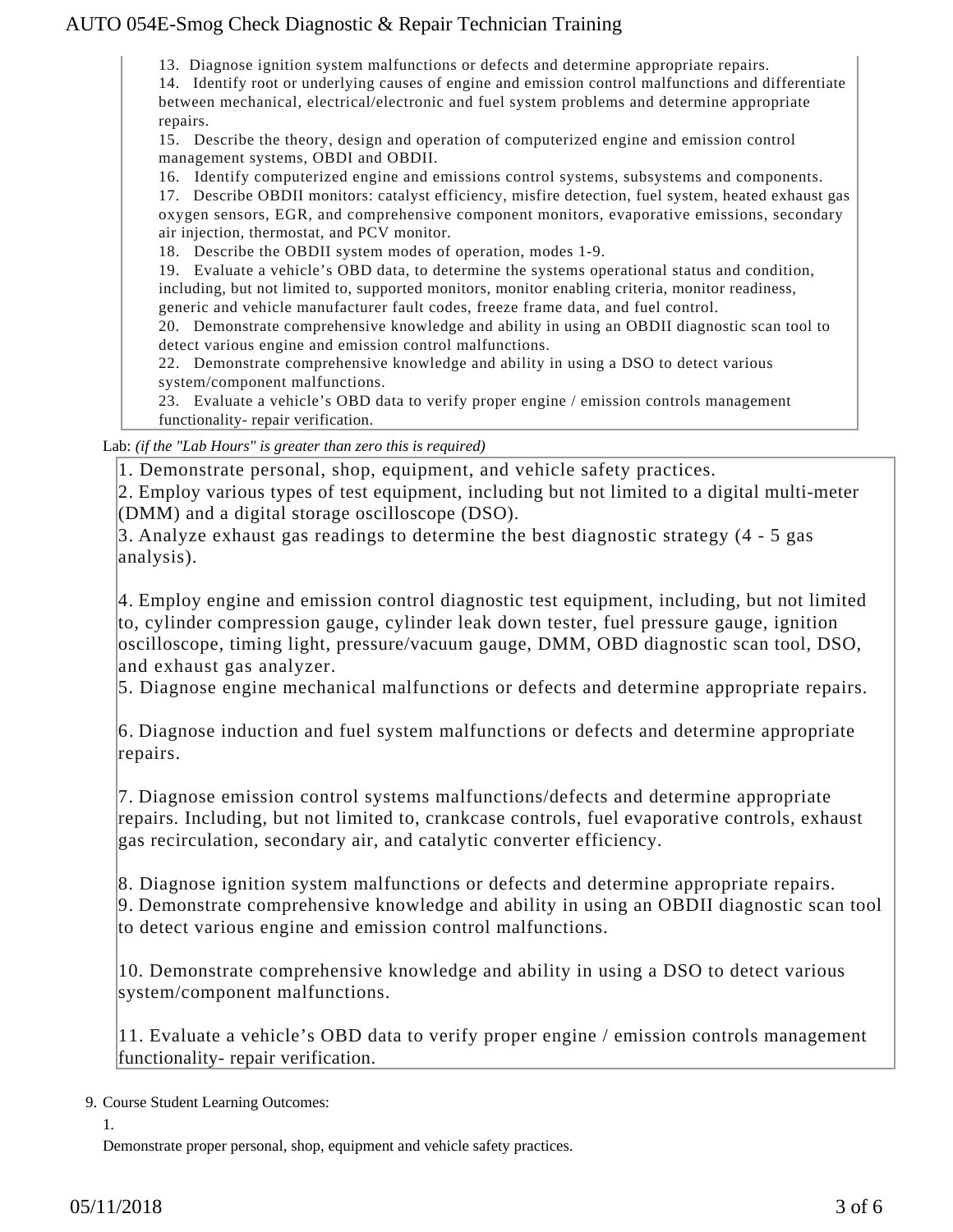#### 2.

Diagnose and repair SMOG check failures related to each of the following systems: electrical, engine and emission control.

- 10. Course Objectives: Upon completion of this course, students will be able to:
	- a. Demonstrate proper personal, shop, equipment and vehicle safety practices.
	- b. Diagnose and repair SMOG check failures related to each of the following systems: electrical, engine and emission control.
- 11. Methods of Instruction: *(Integration: Elements should validate parallel course outline elements)* 
	- a. Collaborative/Team
	- b. Demonstration, Repetition/Practice
	- c. Discussion
	- d. Laboratory
	- e. Lecture
	- f. Participation
	- g. Technology-based instruction

#### Other Methods:

Reading assignments in textbook and technical manuals

12. Assignments: (List samples of specific activities/assignments students are expected to complete both in and outside of class.) In Class Hours: 90.00

#### Outside Class Hours: 72.00

a. Out-of-class Assignments

- 1. Homework from required text: chapters per week from both classroom and shop manuals.
- 2. Completion of 3 SP2 safety tests.
- 3. Assigned readings and written summaries from selected instructor handouts.
- 4. Written summaries and analysis of assigned websites.
- 5. Worksheets provided by instructor.
- 6. Must develop teamwork skills through assigned special projects.

#### b. In-class Assignments

- 1. Readings from required text: chapters per week from both classroom and shop manuals.
- 2. Assigned readings and written summaries from selected instructor handouts.
- 3. Written summaries and analysis of assigned websites.
- Vehicle diagnosis, troubleshooting and repair of personal, shop and other vehicles to be evaluated 4. by the instructor during lab time.
- 5. Hands-on lab worksheets matching each course objective. These will be graded by the instructor throughout the semester during lab time.
- 6. Must develop teamwork skills through lab activities.

13. Methods of Evaluating Student Progress: The student will demonstrate proficiency by:

- College level or pre-collegiate essays
	- Short essays on engine or sub-system operation
- Written homework
- Reading reports
- Laboratory projects
- Group activity participation/observation
- True/false/multiple choice examinations
- Mid-term and final evaluations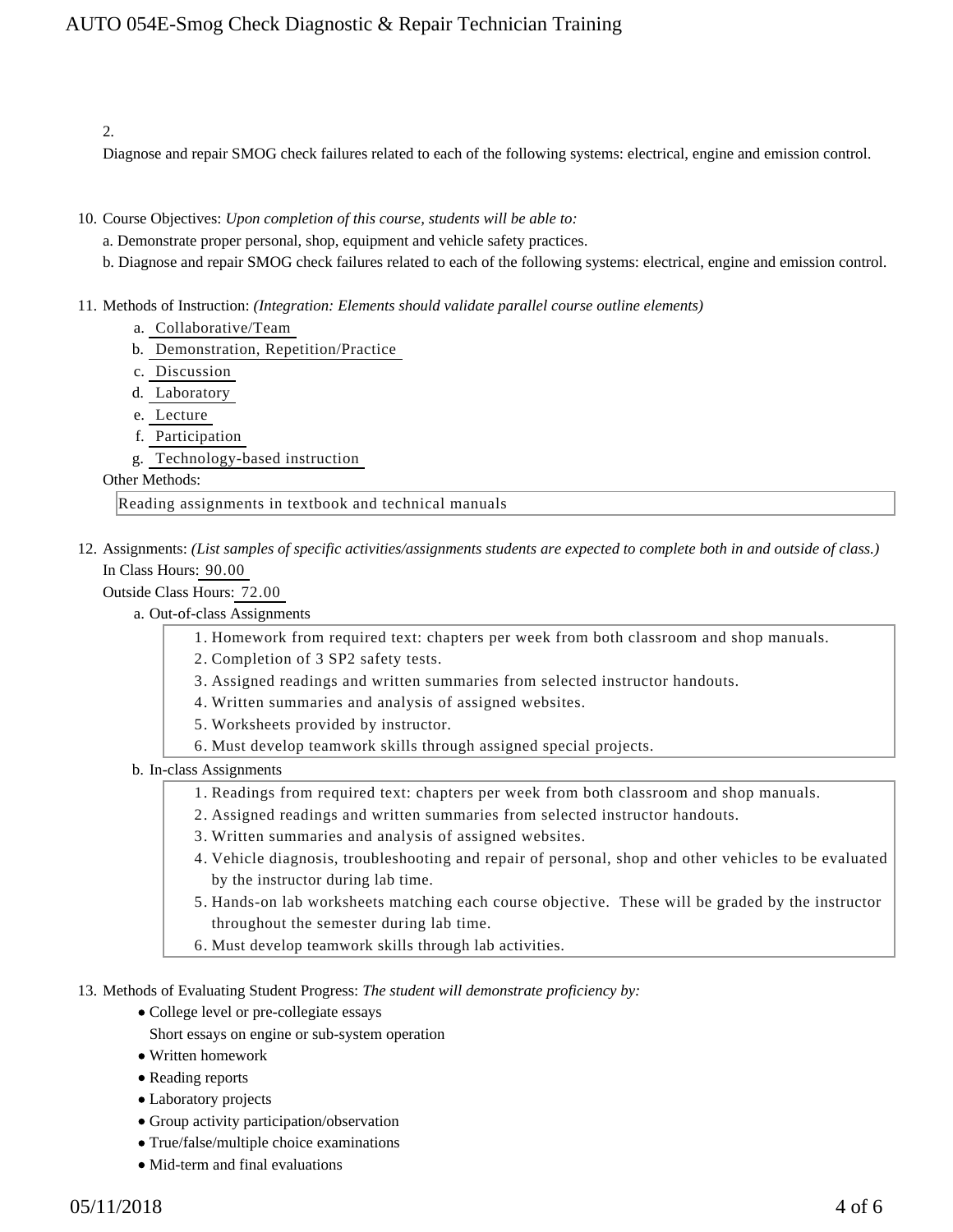- Student participation/contribution
- Student preparation
- Oral and practical examination
- 14. Methods of Evaluating: Additional Assessment Information:

One instructor and four BAR generated multiple choice test with passing score of 70% for BAR certificate Notebook

15. Need/Purpose/Rationale -- All courses must meet one or more CCC missions.

PO-BS Problem Solving

 Use background information in a subject to understand the nature of a problem and transfer information to new problems accordingly.

| Identify what isn't known, but needs to be known in order to solve a problem (depending on the problem |  |  |  |
|--------------------------------------------------------------------------------------------------------|--|--|--|
| domain, reading and/or mathematical skills are helpful).                                               |  |  |  |

#### IO - Scientific Inquiry

 Collect and analyze data. Skills of data collection include an understanding of the notion of hypothesis testing and specific methods of inquiry such as experimentation and systematic observation.

IO - Critical Thinking and Communication

Apply principles of logic to problem solve and reason with a fair and open mind.

 Summarize, analyze, and interpret oral and written texts, with the ability to identify assumptions and differentiate fact from opinion.

#### 16. Comparable Transfer Course

| <b>University System</b> | Campus        | <b>Course Number</b> | <b>Course Title</b> | <b>Catalog Year</b> |
|--------------------------|---------------|----------------------|---------------------|---------------------|
| <b>CSU</b>               | CSU Fullerton |                      |                     |                     |

17. Special Materials and/or Equipment Required of Students:

| 1.3-ring binder                                |  |
|------------------------------------------------|--|
| 2. Safety glasses meeting ANSI Z87.1 standards |  |
|                                                |  |

Required Material? 18. Materials Fees:

| <b>Material or Item</b> | <b>Cost Per Unit</b> | <b>Total Cost</b> |
|-------------------------|----------------------|-------------------|
|-------------------------|----------------------|-------------------|

19. Provide Reasons for the Substantial Modifications or New Course:

The Bureau of Automotive Repair (BAR) changed the requirements for the Smog Check training.

- a. Cross-Listed Course *(Enter Course Code)*: *N/A* 20.
	- b. Replacement Course *(Enter original Course Code)*: AUTO-054C
- 21. Grading Method *(choose one)*: Letter Grade Only

### 22. MIS Course Data Elements

- a. Course Control Number [CB00]: CCC000583740
- b. T.O.P. Code [CB03]: 94840.00 Alternative Fuels and Adv
- c. Credit Status [CB04]: D Credit Degree Applicable
- d. Course Transfer Status [CB05]: C = Non-Transferable
- e. Basic Skills Status [CB08]: 2N = Not basic skills course
- f. Vocational Status [CB09]: Advanced Occupational
- g. Course Classification [CB11]: Y Credit Course
- h. Special Class Status [CB13]: N Not Special